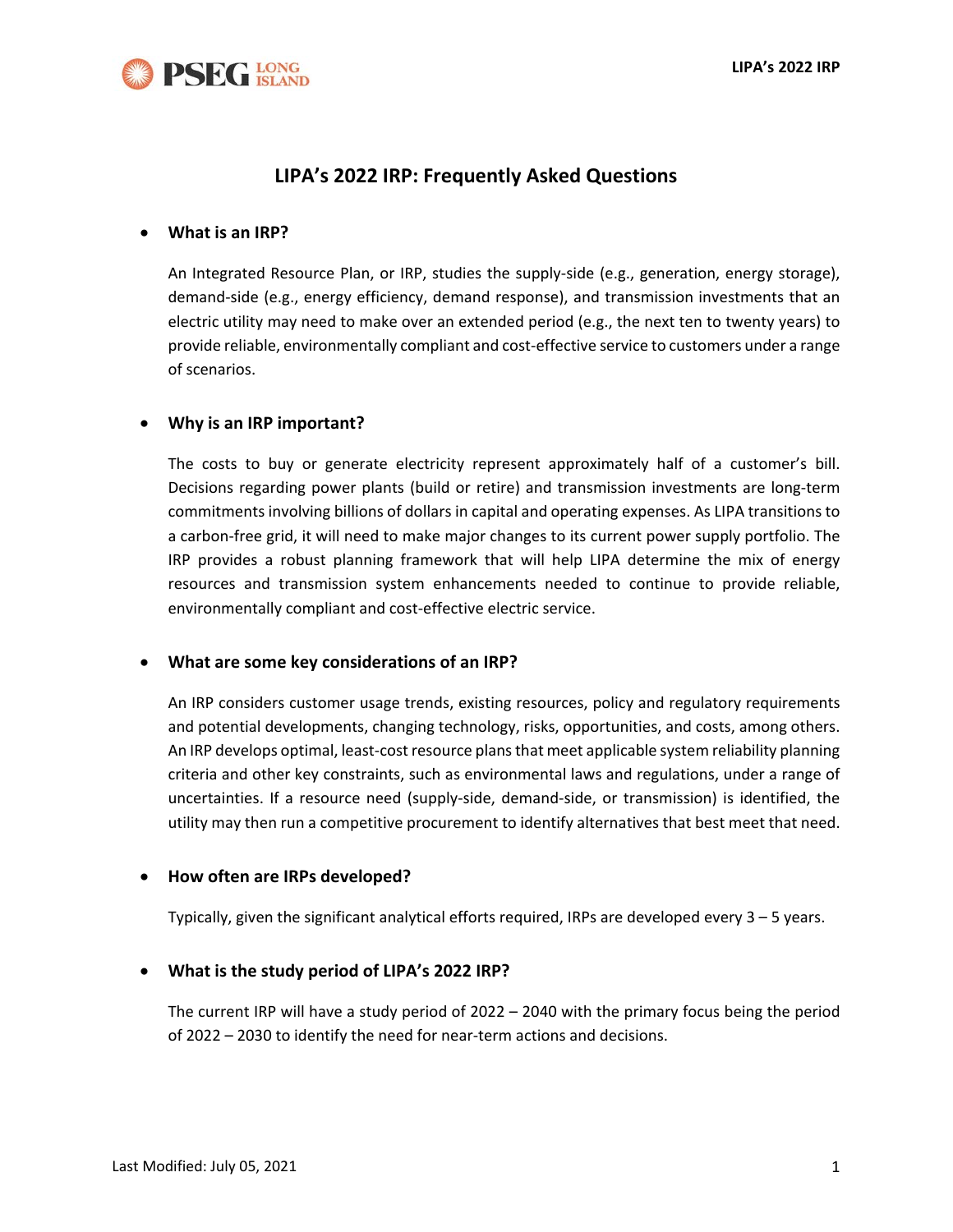

#### • **What is the schedule for the 2022 IRP?**

The current IRP will begin in June 2021 and will be completed in Q3 of 2022.

#### • **When was LIPA's last IRP developed and what were the conclusions?**

LIPA's last IRP was released in 2017. The 2017 IRP determined that LIPA would not need to add generation to meet load growth through at least 2035, and so the decision was made to forego new fossil-fueled generation. View [LIPA's Energy Guide: 2017 Long Island Integrated Resource](https://www.lipower.org/wp-content/uploads/2016/10/LIPA_EnergyGuide206x9204_22_1720FINAL1.pdf)  [Plan and Repowering Studies.](https://www.lipower.org/wp-content/uploads/2016/10/LIPA_EnergyGuide206x9204_22_1720FINAL1.pdf)

#### • **What has changed since the last IRP?**

In July 2019, New York State enacted sweeping new legislation - the [Climate Leadership and](https://climate.ny.gov/)  [Community Protection Act](https://climate.ny.gov/) ("CLCPA") - setting more stringent clean energy and climate targets. With the CLCPA as the backdrop, the 2022 IRP will build on previous work and identify the actions needed to continue on the path towards transitioning Long Island's, including the Rockaways', electric generation away from fossil fuels as early as 2035 but no later than 2040. Transitioning to a carbon-free grid means both adding new clean sources of energy and retiring older, fossil-fueled power plants. The IRP will provide guidance as to the order, amount, and timing of such power resource additions and retirements.

#### • **What is New York's Climate Leadership and Community Protection Act (CLCPA)?**

The [Climate Leadership and Community Protection Act](https://climate.ny.gov/) (CLCPA) is a New York State law that was enacted in July 2019, and which will have a significant impact on all utilities in New York State, including LIPA. Among other goals, the CLCPA targets:

- 70% of electricity consumed in the state by 2030 be produced with renewable energy;
- addition of 6,000 MW of distributed solar by 2025;
- addition of 3,000 MW of energy storage by 2030;
- addition of 9,000 MW of offshore wind by 2035;
- 100% zero-carbon electricity generation by 2040; and
- 85% reduction in statewide greenhouse gas emissions by 2050.

The CLCPA will have a significant impact on the supply and demand of electricity in Long Island and the rest of New York State. Of particular importance to Long Island will be the need for LIPA to transition from its current near-total dependence on fossil-fuel fired generation to a resource mix that is increasingly dominated by offshore wind and solar, as well as the impact of increased electrification of the transportation and heating sectors on electric demand.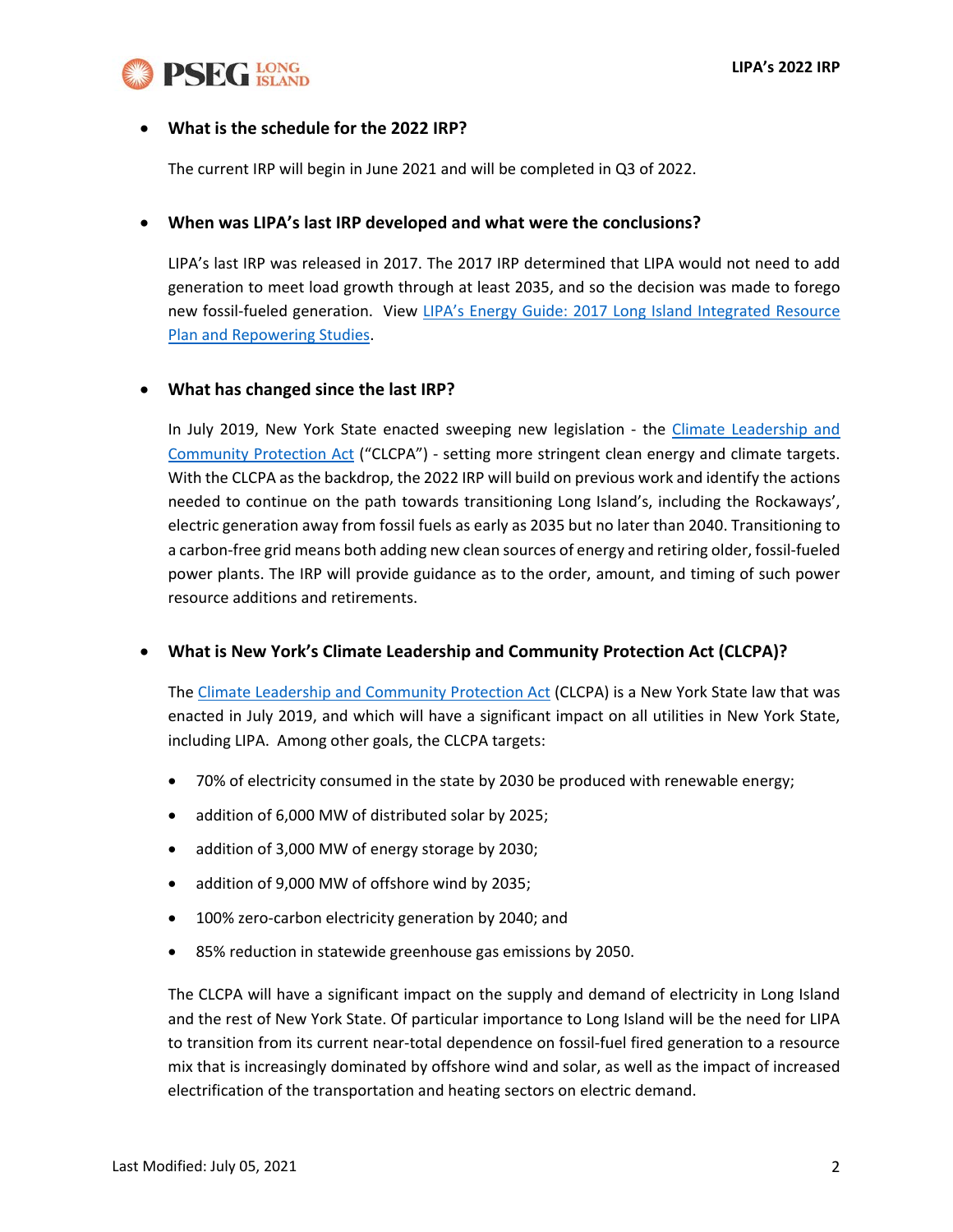

To learn more about New York's Climate Leadership and Community Protection Act (CLCPA), please refer t[o Senate Bill S6599](https://www.nysenate.gov/legislation/bills/2019/s6599) and visi[t NYS' Climate Act webpage.](https://climate.ny.gov/)

### • **Is there a difference between reliability and resiliency, and will resiliency be addressed in the 2022 IRP?**

Reliability and resiliency are related but distinct concepts. Reliability refers to a utility system's ability to provide customers with sufficient and continuous electric service. Resiliency refers to the utility system's ability to withstand and/or quickly recover from major disruptive events, such as a major weather event or loss of fuel supply. Both reliability and resiliency are critical for providing electric service to customers and will be addressed in the 2022 IRP.

## • **Will the 2022 IRP consider the impact of transitioning from fossil fuel generation to renewable energy on disadvantaged communities?**

Yes. The CLCPA requires that a minimum of 35% of the benefits from investments in transitioning to clean energy and energy efficiency programs be realized by disadvantaged communities. PSEG Long Island intends to review and incorporate guidance being developed by the State's Climate Justice Working Group.

To learn more about the group's work on disadvantaged communities, please refer to [NYS'](https://climate.ny.gov/Climate-Justice-Working-Group)  [Climate Justice Working Group webpage.](https://climate.ny.gov/Climate-Justice-Working-Group)

### • **Will new energy technologies be considered in the IRP to achieve CLCPA goals?**

The IRP will identify the need for new energy technologies, such as long duration storage, to meet the CLCPA goals, though such technologies will likely not be needed until after the primary IRP focus period (2022 – 2030).

## • **Will there be an opportunity for stakeholders to provide input into the IRP development?**

Yes. PSEG Long Island and LIPA are holding a 30-day public comments period starting on June 23, 2021, through July 23, 2021, during which they will accept comments from the public on the [draft IRP scope of work.](https://www.psegliny.com/aboutpseglongisland/-/media/F6EA0ABEF0B24A2397BFED44C03FDFCF.ashx) Additionally, any general inquiries and feedback regarding the 2022 IRP may also be sent at any time via email to **[IRP@lipower.org](mailto:IRP@lipower.org)** or submitted online using the 2022 [IRP Inquiries and Feedback Form.](https://www.psegliny.com/aboutpseglongisland/2022irp/commentform)

#### • **How can I stay updated on IRP development and progress?**

An IRP webpage has been created on both, the [PSEG Long Island website](https://www.psegliny.com/aboutpseglongisland/2022irp) and on the [LIPA](http://lipower.org/IRP)  [website,](http://lipower.org/IRP) where interested parties can visit to download related documents and keep up to date